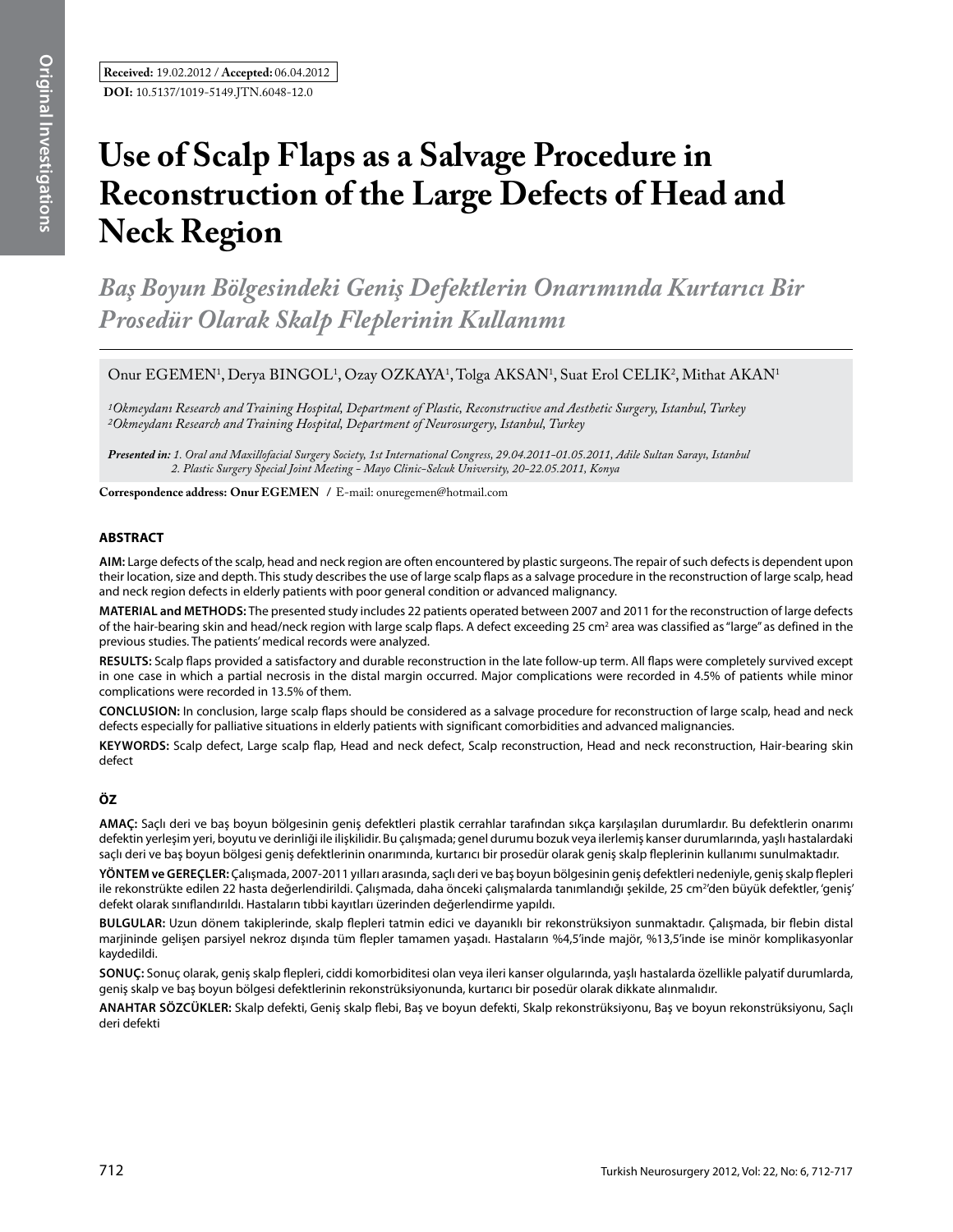## **Introduction**

Large defects of the scalp following traumatic losses, removal of malignant tumors, radiotherapy-induced necrosis, burns, infections, and congenital disorders are often encountered by plastic surgeons (9). The repair of such defects is dependent upon their location, size and depth (3).

Repair of the large defects may be problematic in the hairbearing skin site due to its tight and resistant structure. The correct design of such flaps includes incorporation of large vascular pedicles and wound closure without excessive tension (9,12,13,16).

Knowledge of scalp anatomy is essential for preparing scalp flaps (16). The skin layers of the scalp are easy to remember: SCALP (S: skin; C: subcutaneous tissue; A: aponeurotic layer; L: loose areolar tissue; P: pericranium). The skin of the scalp is the thickest in the body and the subcutaneous tissue contains the blood vessels, nerves and hair follicles (9,13). The only exception of this is the superficial temporal artery lying in the temporoparietal fascia. The main arteries of the scalp are the superficial temporal artery, with its frontal and parietal branches, the posterior auricular artery and the occipital artery, all of which are branches of the external carotid artery. Supraorbital and trochlear branches of the internal carotid artery are the other sources of arterial inflow(9,17).

Considering the large scalp, head and neck defects, although all steps of the reconstruction ladder is valid here, tissue expansion and free flaps stand out as the most appropriate options for satisfactory aesthetic and functional results (9). However, elderly patients with poor general condition and comorbid disorders or the patients with advanced malignancies are poor candidates for complicated, long lasting and staged surgical procedures. These patients require safe, reliable and durable defect covering a quick manner.

This study describes the use of large scalp flaps as a salvage procedure in the reconstruction of large scalp, head and neck defects in elderly patients with poor general condition or advanced malignancy.

#### **Material and Methods**

The presented study includes 22 patients operated between 2007 and 2011 for the reconstruction of large defects of the hair-bearing skin and head/neck region with large scalp flaps. A defect exceeding 25 cm<sup>2</sup> area was classified as "large" as defined in the previous studies (9). The patients' medical records were analyzed. Their demographic data, past medical and surgical history including comorbidity, pathologic findings, location and the extension of scalp and head and neck defects, the method of reconstruction, postoperative complications, follow-up duration, and outcomes were evaluated. Major complications includes death, events requiring surgical revision, or postoperative disorders requiring an intensive care medical intervention; whereas minor complications were defined as wound related issues managed successfully applying conservative therapy.

**Surgical procedure**: In terms of malignancies, first the tumor was totally excised with safe surgical margins based on the histological diagnosis. The neurosurgeon was involved primarily in cases of skin tumors infiltrating the internal tabula or duramater and primary brain tumors infiltrating the skull or scalp tissue. In patients with tumor infiltration of the calvarial bone or duramater, the resection of these tissues was combined with the immediate reconstruction of the scalp tissues with a large scalp flaps. The bony defects were not reconstructed.

For the defects caused by traumatic losses or infectious situations, first all necrotic tissues were debrided. After reaching the healthy bleeding tissues the excision or debridement process was ended and the reconstructive step was performed immediately with the use of a large scalp flap.

The scalp flap was designed to include at least one major feeding vessel of the scalp. The flap was elevated at the subgaleal plane and transposed to cover the defect. A hemovac drain was placed under the flap, and the closure was performed in two layers with the use of 3/0 polyglactin sutures for the subcutaneous layer and 4/0 polypropylene suture and staples for the skin closure. The flap donor sites were reconstructed with split thickness skin grafts harvested from the anterior thigh region.

#### **Results**

Twelve of the patients were male and ten of them were female. The mean age of the patients was 56 years (ranging between 45-81 years). Etiologic factors were tumor ablation in 16 cases (72.7%), trauma in 4 cases (18.2%) and infection in 2 cases (9.1 %). Considering the tumor cases, 13 (81.3%) of them were caused by the skin malignancies, while 2 (12.5%) of them had primary intracranial origin. In one case (6.2%), the surgical procedure and the scalp flap was performed palliatively for the brain and calvarial metastases of the primary lung cancer. Considering the skin malignancies, 11 of them were squamous cell cancer, 1 of them was basal cell cancer and 1 of them was basosquamous cell cancer.

The defect sizes ranged from 5x5cm to 18x14cm. 18 flaps were transposed and 4 flaps were rotated to the defect (Table I). Each flap included at least one major artery of the scalp. Flaps were used to cover a periorbital defect in 1 case, a periauricular defect in one case and scalp defects in the remaining 20 cases (Figure 1-4). Cranial bones were infiltrated in 6 cases and the duramater was infiltrated in 3 of them while the brain parenchyma was involved only in 2 cases.

Twenty patients (90.9%) had concomitant disorders including hypertension, diabetes mellitus, chronic obstructive lung diseases or other malignancies.

All flaps were completely survived except in one case in which a partial necrosis in the distal 2 cm margin occurred. In that case the flap was revised by reelevating and retransposing to cover the defect after debridement of the necrotic part. This case was accepted as a major complication with the ratio of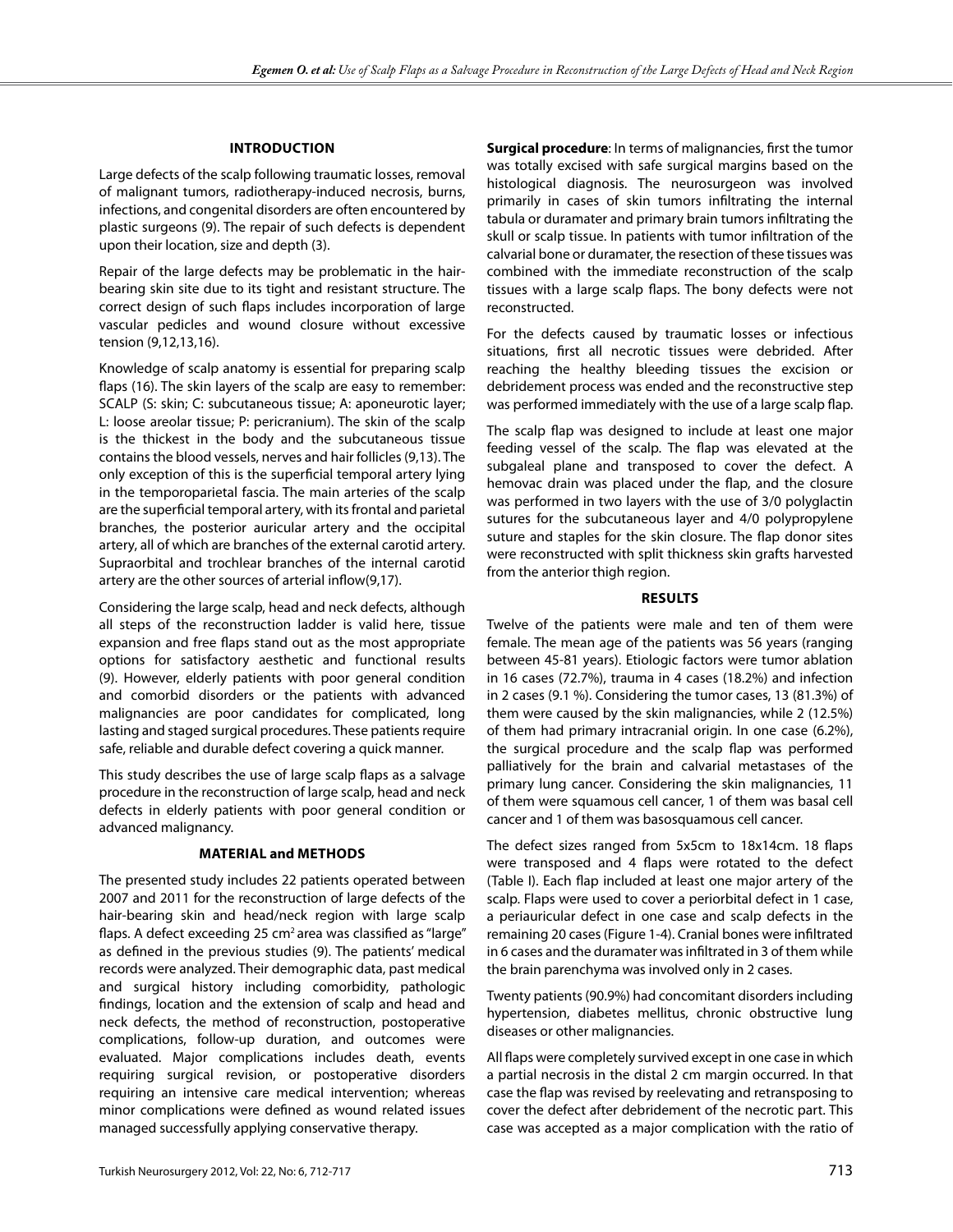| <b>Patient</b><br>no | <b>Sex</b> | Age | <b>Defect</b><br>size | <b>Etiology of defect</b>      | <b>Flap type</b>          | <b>Complication</b>              |
|----------------------|------------|-----|-----------------------|--------------------------------|---------------------------|----------------------------------|
| 1                    | Male       | 57  | 6x10                  | <b>Trauma</b>                  | Transposition flap        | None                             |
| $\overline{2}$       | Male       | 81  | 13x10                 | Squamous cell carcinoma        | Transposition flap        | Delayed healing of<br>donor site |
| 3                    | Male       | 55  | 16x12                 | Squamous cell carcinoma        | Transposition flap        | None                             |
| $\overline{4}$       | Male       | 45  | 5x9                   | <b>Trauma</b>                  | Transposition flap        | None                             |
| 5                    | Female     | 53  | 5x5                   | Infection                      | Rotation flap             | None                             |
| 6                    | Male       | 10  | 5x5                   | Squamous cell carcinoma        | Rotation flap             | Wound dehiscence                 |
| 7                    | Male       | 60  | 6x5                   | Squamous cell carcinoma        | Transposition flap        | None                             |
| 8                    | Female     | 47  | 15x10                 | Adenoid cystic carcinoma       | Transposition flap        | None                             |
| 9                    | Male       | 45  | 8X6                   | Trauma                         | Transposition flap        | None                             |
| 10                   | Female     | 55  | 5x6                   | <b>Trauma</b>                  | Transposition flap        | None                             |
| 11                   | Female     | 61  | 14x18                 | Squamous cell carcinoma        | Transposition flap        | None                             |
| 12                   | Male       | 52  | 5x5                   | Squamous cell carcinoma        | Rotation flap             | None                             |
| 13                   | Female     | 59  | 5x5                   | Infection                      | Transposition flap        | Partial necrosis                 |
| 14                   | Male       | 52  | 5x6                   | Squamous cell carcinoma        | Transposition flap        | None                             |
| 15                   | Male       | 58  | 5x5                   | Squamous cell carcinoma        | Rotation flap             | None                             |
| 16                   | Female     | 56  | 6x6                   | Atypical meningioma            | Transposition flap        | None                             |
| 17                   | Female     | 69  | 5x7                   | Primary lung cancer metastases | Transposition flap        | None                             |
| 18                   | Male       | 78  | 12X9                  | Squamous cell carcinoma        | <b>Transposition flap</b> | Wound dehiscence                 |
| 19                   | Female     | 69  | 11X9                  | Basosquamous cell carcinoma    | Transposition flap        | None                             |
| 20                   | Male       | 46  | 5x5                   | Basal cell carcinoma           | Transposition flap        | None                             |
| 21                   | Female     | 55  | 6x5                   | Squamous cell carcinoma        | Transposition flap        | None                             |
| 22                   | Female     | 65  | 13X13                 | Squamous cell carcinoma        | <b>Transposition flap</b> | None                             |

## **Table I:** Patient Details





**Figure 1: A)** Posterior view of a 65-year-old woman with squamous cell cancer at left parietal region. **B)** Sagittal view of the cranial MRI showing the tumor invading duramater. **C)** Peroperative view showing a 13x13 cm defect, after removal of the tumor. **D)** Peroperative view of the large scalp flap based on right superficial temporal artery. **E)** Postoperative view showing the transposed flap covering the defect and the flap donor site was reconstructed with split thickness skin graft. **F)** Posterior view of the patient at postoperative sixth month.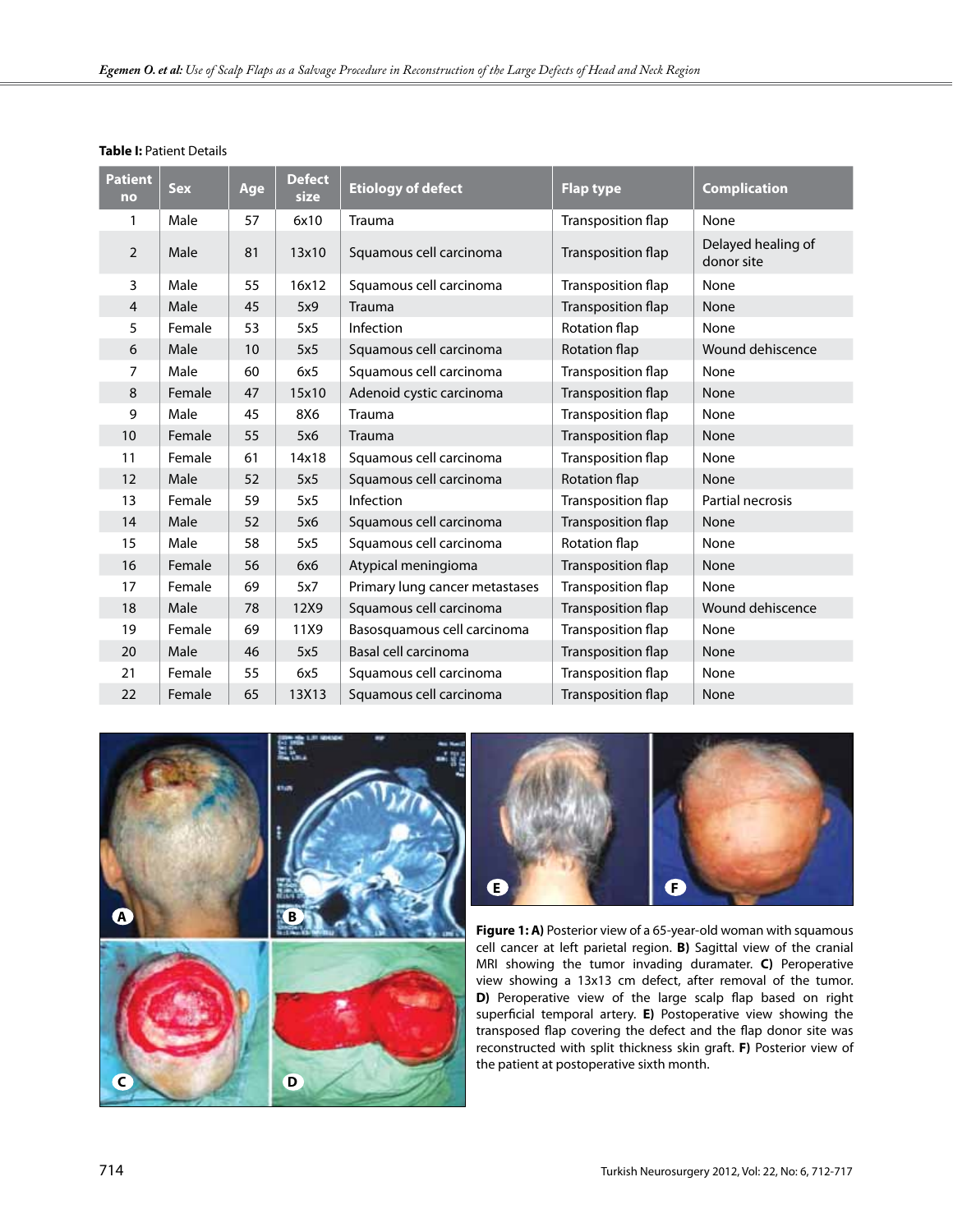

**Figure 2: A)** Anterior view of a 47-year-old woman with adenoid cystic carcinoma of left orbital region. **B)** Left oblique view of the same patient. **C)** Peroperative photo showing the soft tissue defect, the tumor was excised and the periorbital bones were reconstructed with porous polyethylene. **D)** Peroperative photo showing the large scalp flap measuring 15x10 cm based on right occipital region, transposed to cover the defect. **E)** Anterior view of the patient on postoperative tenth day showing reconstruction of left periorbital region with the large scalp flap. **F)** View of left side of the same patient on tenth day postoperatively.

4.5%. No other major complications were recorded. Minor complications were recorded in 3 cases (13,5%). 2 of them were wound dehiscence at the flap margin and one of them was delayed wound healing of the graft donor site. These patients healed with medical treatment without the need of surgical intervention.

Flaps provided a satisfactory and durable reconstruction in the late follow-up term. The average follow-up period was 14 months, ranging between 2 and 36 months. During the follow-up period, we observed 3 recurrent tumor cases. One



Figure 3: A) Lateral view of an 81-year-old man with squamous cell cancer at right periauricular region. **B)** Peroperative view (right ear amputation, total parotidectomy, excision of the facial nerve and occipitally extended neck dissection). **C)** Peroperative view showing 13x10 cm right periauricular defect. **D)** Right occipital artery based scalp flap transposed to cover the defect. **E)** Postoperative lateral view of the patient on third month, the donor site of the flap was covered with a spilt thickness skin graft harvested from right anterior thigh region. **F)** Postoperative anterior oblique view of the patient on third month.

of them was due to the adenoid cystic carcinoma infiltrating the left periorbital region. The other two cases were squamous cell carcinoma of the skin. The patient who was operated palliatively for the metastasis of the primary lung cancer was lost because of respiratory failure during the follow-up period.

All patients complained of the dog ears at the base of the flap in the early postoperative period. However, none of the patients requested a secondary surgical procedure for the improvement of the aesthetic results as they were all in advanced age group or had advanced malignancy.

#### **Discussion**

The scalp defects are caused by acute trauma, infection, tumor extirpation, radiation necrosis (9). The history of scalp reconstruction parallels developments in plastic surgery techniques. Augustin Belloste, in 1696 advocated early perforation of bare cranium to allow granulation tissue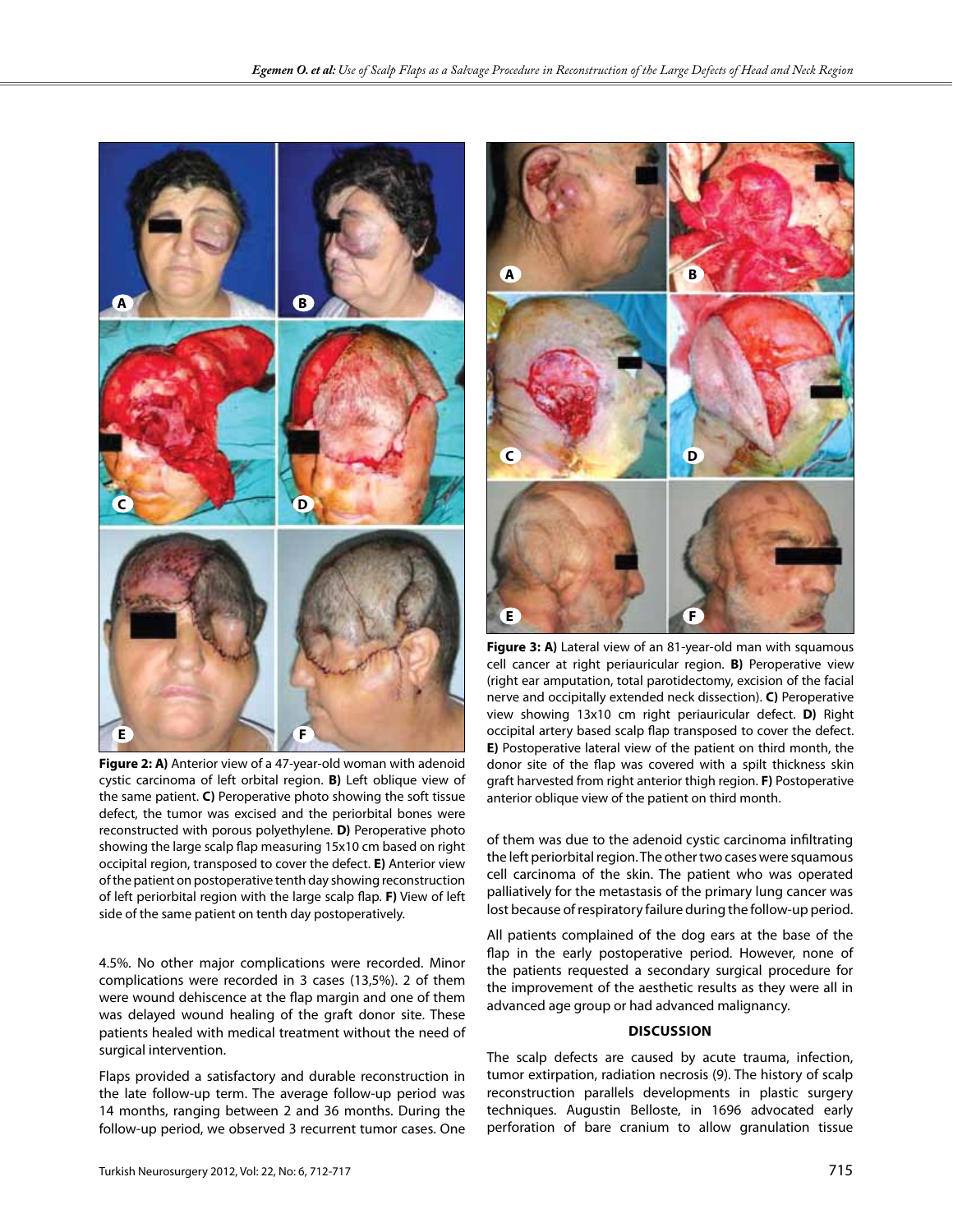

Figure 4: A) 61 years old woman with invasive Squamous cell cancer. **B)** Vertex view of the patient showing widely tumor invasion of the scalp. **C)** Sagittal view of cranial MRI showing the tumor invading duramater. **D)** Coronal view of cranial MRI. **E,F)** Peroperative view of the patient showing the transposed flap (18X14cm) based on right postauricular region and donor site closure with split skin graft. **G,H)** Postoperative third week view of the patient.

and secondary epithelialization (4). This was practiced until Netolitzky, in 1871, used skin grafting of the calvaria after the presence of granulation tissue (4). In 1908, Robinson demonstrated the success of skin grafting on intact periosteum in the absence of granulation tissue (4). Thereafter many authors demonstrated successful reconstruction with local flaps (2,6,8,11,18). Neumann reported the first clinical use of tissue expansion in 1957, when he used the expanded scalp tissue for ear reconstruction (15). With the advances

in microsurgery, Miller et al. successfully replanted a totally avulsed scalp with return of normal hair growth and frontalis function in 1976 (14). Multiple authors have since presented series of patients who have had near total scalp defects reconstructed with free tissue transfer (9).

Scalp defects smaller than 2  $cm<sup>2</sup>$  can usually be closed with direct primary suturing (9). The medium sized defects between 2  $\text{cm}^2$  and 25  $\text{cm}^2$  or in another terms the defects between 3-4 cm and 6-8 cm diameter, cannot be closed primarily and requires skin grafts, local rotation or advancement flaps or staged procedures by means of tissue expanders. In order to close the larger defects as in our study, serial tissue expansions, regional flaps especially for occipital defects and free flaps can be used (7,9).

The use of skin grafts for reconstruction requires an intact pericranium. Furthermore, skin grafts usually result in unstable, depressed, and unsightly scars, which have to be rated as poor from both functional and aesthetic standpoints. Moreover skin grafts are not strong enough to withstand the negative effects of the radiotherapy procedure. Closure of the defect with vascular and healthy tissues is mandatory in cases requiring radiotherapy in the postoperative period. In the absence of a pericranium and when grafting is the only repair option, perforations in the external cortical layer of the skull allow the formation of granulation tissue that would improve the prognosis of the second-step free skin graft (5,16).

Tissue expansion eliminates donor site grafting and facilitates direct defect closure. It also supplies hair-bearing scalp tissue with good aesthetic results. However, reconstruction with expansion is a staged procedure and has its own potentially associated complications which vary from 6% to 25% (1,10).

Regional nonadjacent tissue transfer techniques are limited to very specific indications and specific locations (7).

Once the defect size surpasses a diameter of 6 to 8 cm within the hair-bearing scalp and 4 to 5 cm at the hairline, free tissue transfer is suggested (7). Free tissue transfer is also the best option if well-vascularized tissue is needed to cover neurocranial structures, exposed alloplastic material and areas with substantial infection. Although the functional outcome is good, the aesthetic results are only moderate due to the lack of hair on the transferred tissue. Greater consideration should be given to free tissue transfer instead of local flaps for reconstruction in the cases who were previously subjected to radiation therapy or will be irradiated postoperatively (7,19).

Although all steps of the reconstruction ladder are valid here tissue expansion and free flaps stand out as the most appropriate options for satisfactory aesthetic and functional results (9). However, the extent of malignancy in oncological cases with its direct impact on patient survival is the highest imperative, second to which are functional and aesthetic considerations. Existing general algorithms for scalp reconstruction are of limited value here, as the aforementioned considerations are not sufficiently addressed (7).